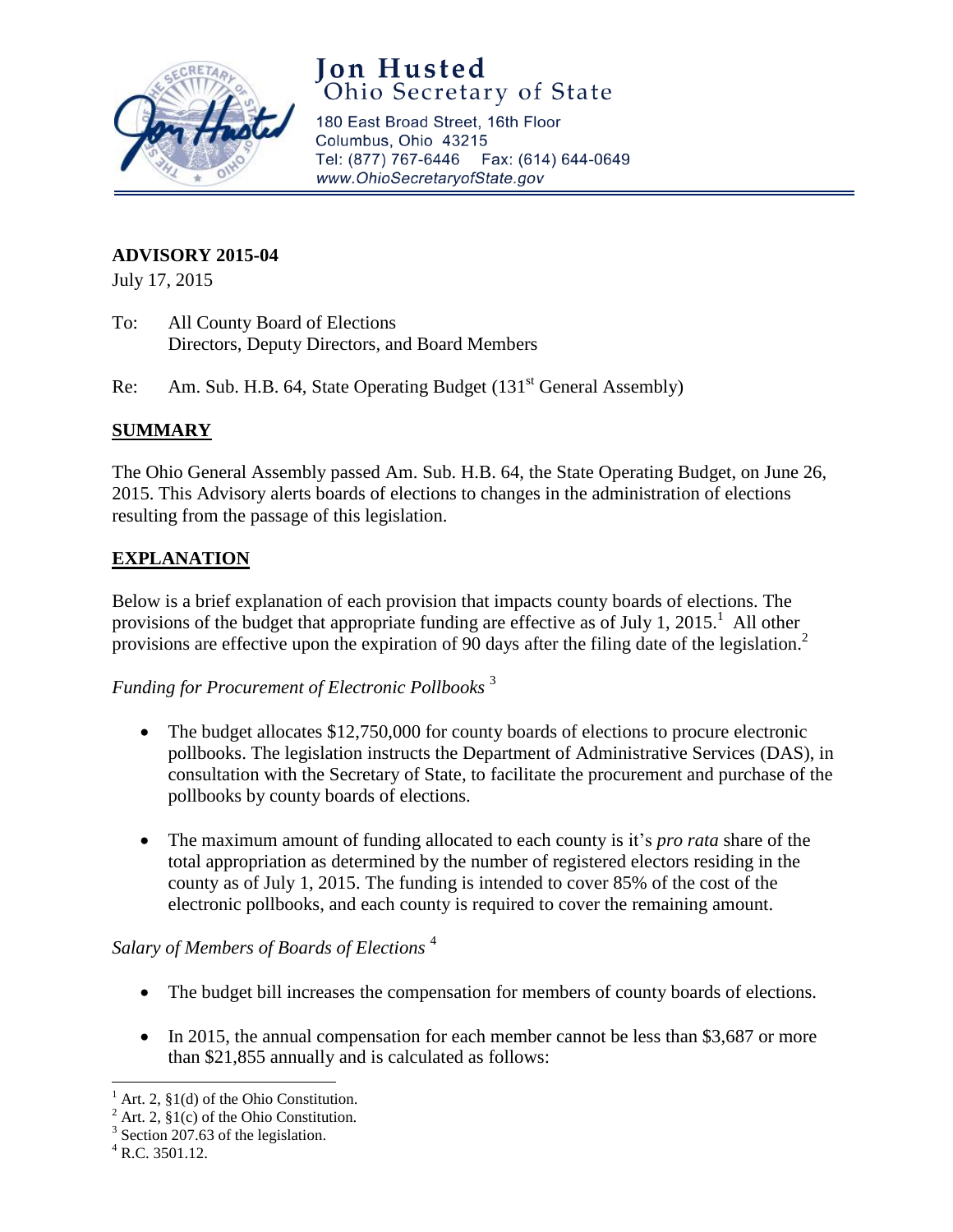- o \$92.89 for each full one thousand of the first one hundred thousand population;
- o \$44.26 for each full one thousand of the second one hundred thousand population;
- o \$24.04 for each full one thousand of the third one hundred thousand population; and
- o \$7.37 for each full one thousand above three hundred thousand population.
- The amount of compensation provided is increased by 5% annually in years 2016 and 2017. The minimum and maximum annual compensation amounts also are increased in each of those years.

#### *Questions and Issues*

 There are several provisions in the legislation that require changes to the *Ohio Questions and Issues Handbook*. The *Handbook* is being updated to reflect these changes, and counties will be notified via email when the updated version is available online.

### *Elimination of February Special Election* <sup>5</sup>

• The legislation eliminates the option of holding a special election in February. As a result of the legislation, a special election may be held only in August or on the day of a primary or general election (i.e., in May or November of most years). In presidential election years, a special election may be held in March (rather than in May) to coincide with the presidential primary election.

#### *Cost of Special Election* <sup>6</sup>

- For each special election, a board of elections must prepare an estimate of the cost of preparing for and conducting an election on one question or issue, one nomination for office, or one election to office in each precinct in the county at that special election, and must divide that cost by the number of registered voters in the county.
	- o The board of elections must file the estimate with the board of county commissioners and the Secretary of State not less than 15 business days before the deadline to submit a question or issue for placement on the ballot at that election.
- When a political subdivision seeks to submit an item for placement on the ballot at a special election, the board of elections must provide the political subdivision with the estimated cost of preparing for and conducting the election. The estimate must be calculated either by multiplying the number of registered voters in the political subdivision by the estimated cost per voter for the election (calculated as provided in the first bullet) or by multiplying the cost per precinct (calculated as provided in the first bullet) by the number of precincts in the political subdivision.

 $\overline{\phantom{a}}$  $5$  R.C. 3501.01(D).

 $6$  R.C. 3501.17.